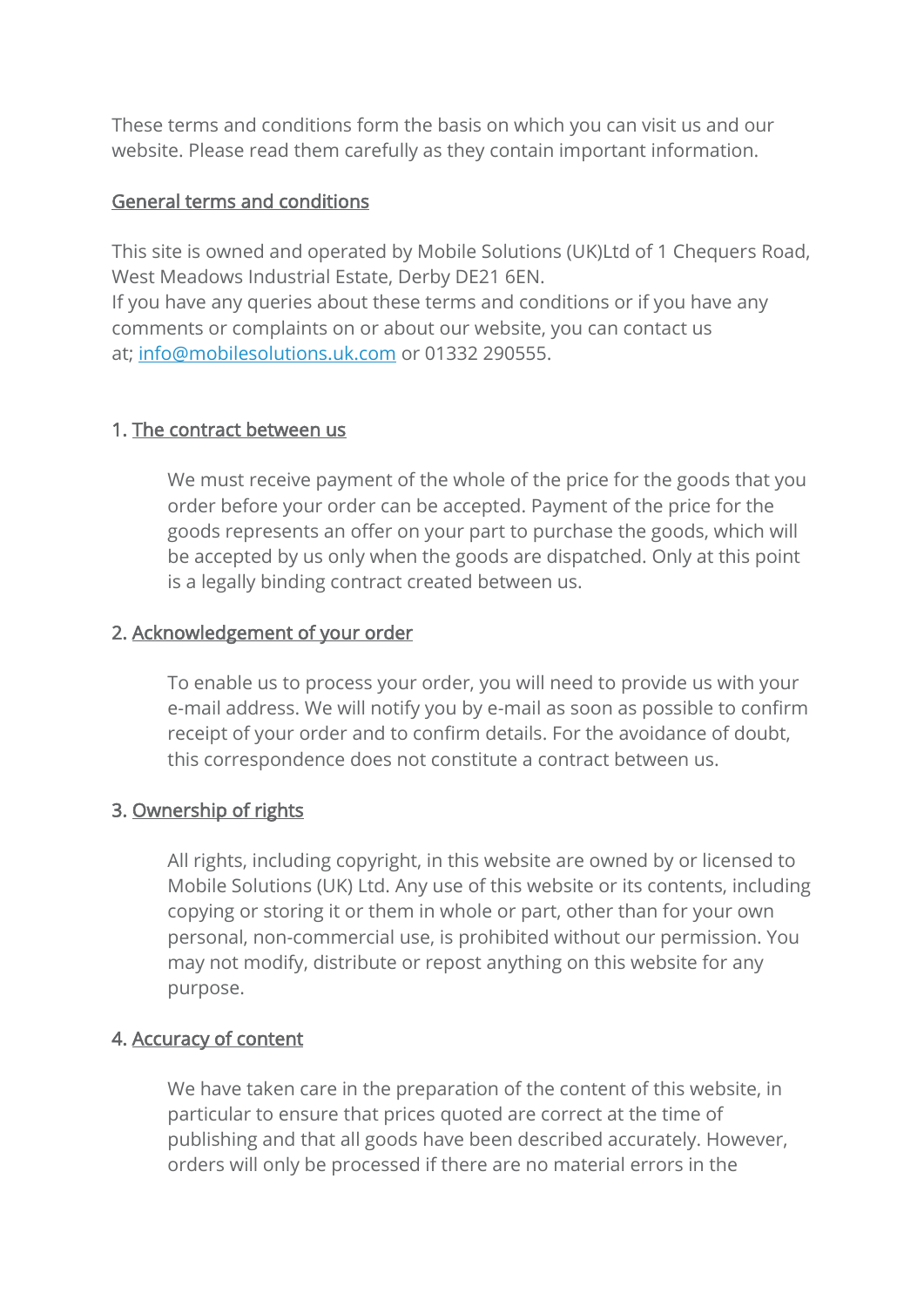description of the goods or their prices as advertised on this website. Any weights, dimensions and capacities given about the goods are approximate only.

#### 5. Damage to your computer

We try to ensure that this website is free from viruses or defects. However, we cannot guarantee that your use of this website or any websites accessible through it will not cause damage to your computer. It is your responsibility to ensure that the right equipment is available to use the website. Except in the case of negligence on our part, we will not be liable to any person for any loss or damage which may arise to computer equipment as a result of using this website.

# 6. Availability

All orders are subject to acceptance and availability. If the goods you have ordered are not available from stock, we will contact you by e-mail or phone (if you have given us details). You will have the option either to wait until the item is available from stock or to cancel your order.

### 7. Ordering errors

You are able to correct errors on your order up to the point on which you click on "submit" during the ordering process.

# 8. Price

The prices payable for goods that you order are as set out on our website. All prices are inclusive of VAT at the current rates and are correct at the time of entering information.

Where it is not possible to accept your order to buy goods of the specification and description at the price indicated, we will advise you by email, and offer to sell you the goods of the specification and description at the price stated in the email and will state in the email the period for which the offer or the price remains valid.

# 9. Payment terms

We will take payment upon receipt of your order from your credit or debit card. We accept no liability if a delivery is delayed because you did not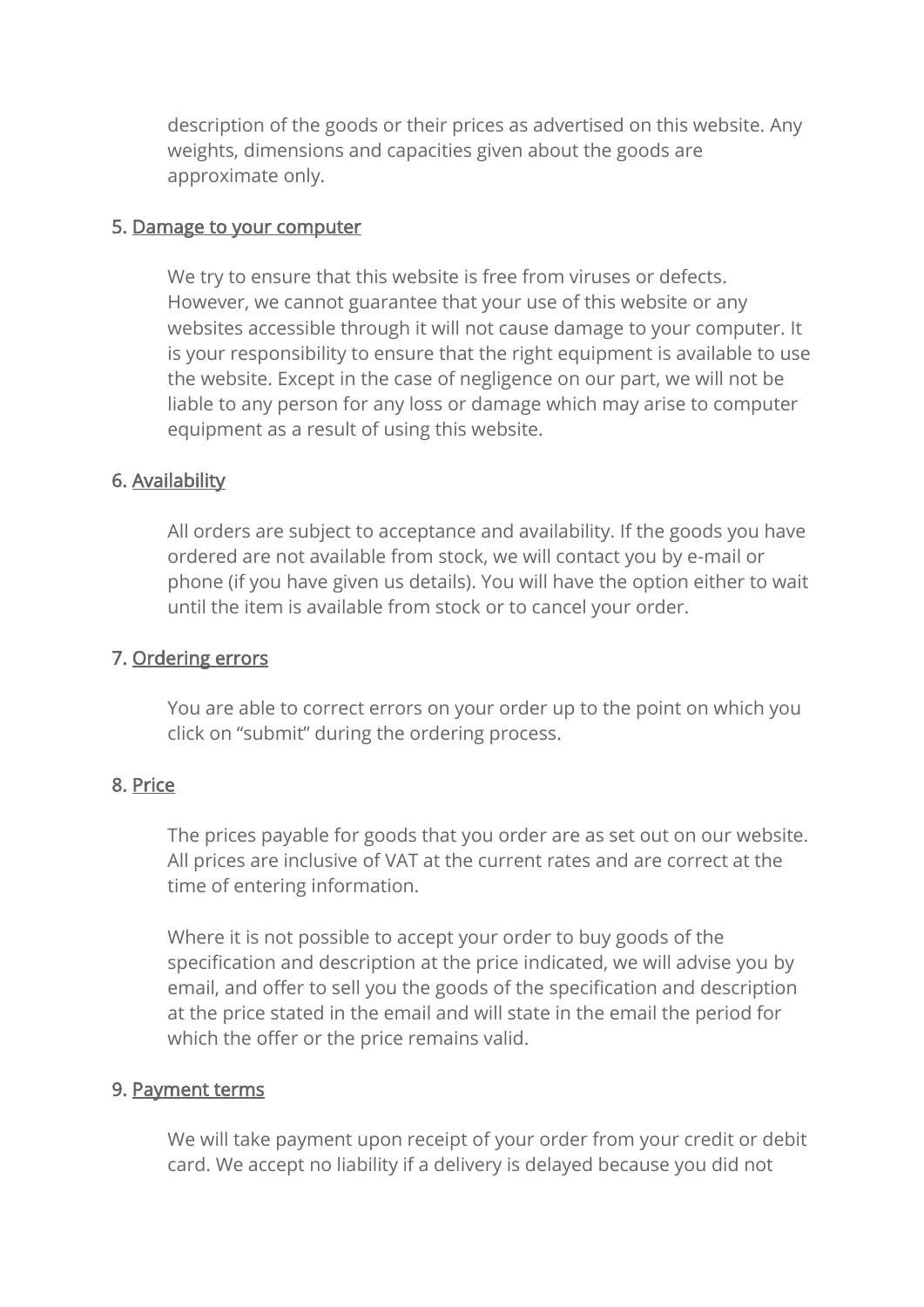give us the correct payment details. If it is not possible to obtain full payment for the goods from you, then we can refuse to process your order and/or suspend any further deliveries to you. This does not affect any other rights we may have.

### 10. Delivery charges

Delivery charges vary according to the type of goods ordered.

# 11. Delivery

- 11.1 Our delivery charges are set out in our website.
- 11.2 You will be required to pay extra for delivery and it might not be possible for us to deliver to some locations.]
- 11.3 Please note that we are only able to deliver to addresses within the United Kingdom, but excluding the Isle of Wight, the Isle of Man, the Scottish Isles, parts of Scotland, Northern Ireland and the Channel Isles.]
- 11.4 We will deliver the goods to the registered address of the cardholder only. It is important that this address is accurate. We cannot accept any liability for any loss or damage to the goods once they have been delivered in accordance with your delivery instructions (unless this is caused by our negligence). We will aim to deliver the goods by the date quoted for delivery but delivery times are not guaranteed and therefore time is not of the essence. In any event, we will aim to deliver your goods within 30 days from the day after the day we received your order. If delivery is delayed beyond this time, we will contact you and either agree a mutually acceptable alternative date, or offer you a full refund.
- 11.5 You will become the owner of the goods you have ordered when they have been delivered to you. Once goods have been delivered to you they will be held at your own risk and we will not be liable for their loss or destruction.

#### 12. Risk and ownership

Risk of damage to or loss of the goods passes to you at the time of delivery to you. If you choose to use your own courier then the risk passes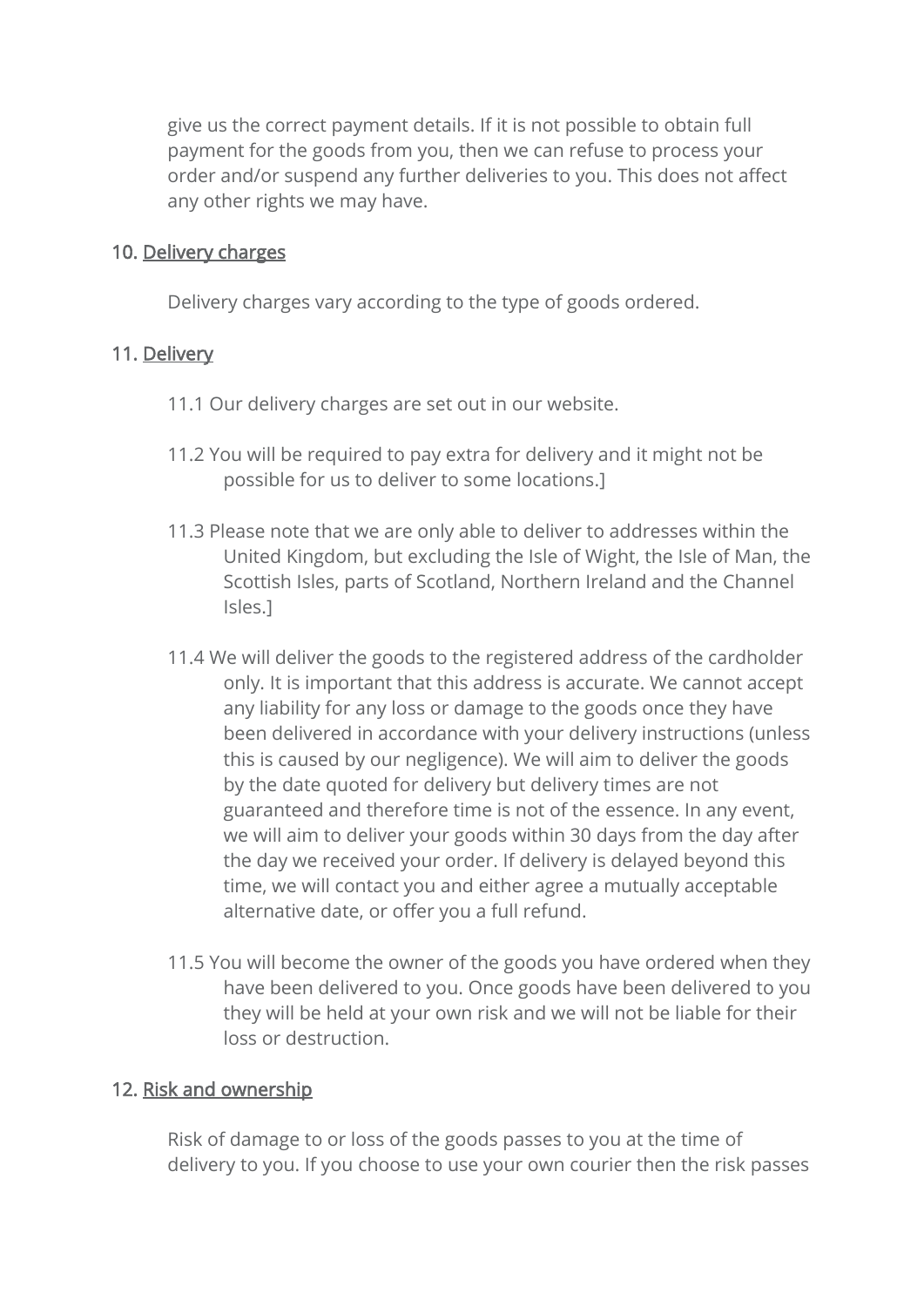to you as soon as the goods are handed to your courier. You will only own the goods once they have been successfully delivered.

# 13. Cancellation rights

- 13.1 Under The Consumer Contracts (Information, Cancellation and Additional Charges) Regulations 2013 SI 2013/3134 you have the legal right to cancel your order up to 14 calendar days after the day on which you receive your goods (with the exception of any made to order items). You do not need to give us any reason for cancelling your contract nor will you have to pay any penalty.
- 13.2 Should you wish to cancel your order, you can use the cancellation form provided at the end of these terms and conditions, or alternatively you can notify us in writing by any durable medium (for example letter sent by post or e-mail).
- 13.3 You cannot cancel your contract if the goods you have ordered are bespoke (i.e. made to order), if you have taken any audio or video recording or computer software out of the sealed package in which it was delivered to you.
- 13.4 If you have received the goods before you cancel your contract then you must send the goods back to our contact address at your own cost and risk. If you cancel your contract but we have already processed the goods for delivery, you should not unpack the goods when they are received by you and you must send the goods back to us at our contact address at your own cost and risk as soon as possible.
- 13.5 Once you have notified us that you are cancelling your contract, and we have either received the goods back or, if earlier, received evidence that you have sent the goods back, we will refund any sum debited by us from your credit or debit card within 14 calendar days.
- 13.6 We may make a deduction from your refund for any loss in the value of the goods supplied if the loss is the result of unnecessary handling by you (for example using or wearing the goods prior to cancellation)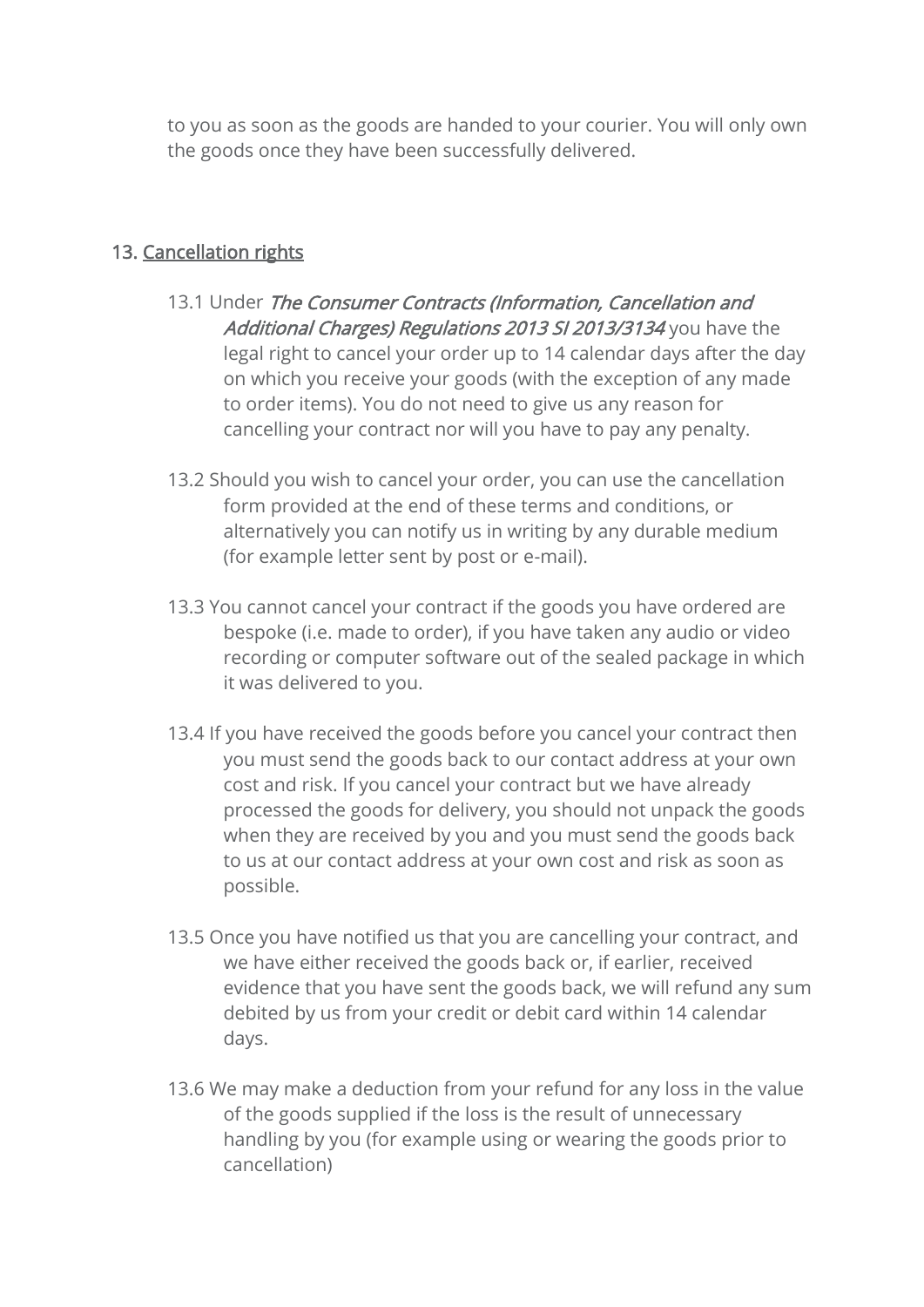# 14. Cancellation by us

14.1 We reserve the right not to process your order if:

14.1.1 We have insufficient stock to deliver the goods you have ordered;

- 14.1.2 We do not deliver to your area; or
- 14.1.3 One or more of the goods you ordered was listed at an incorrect price due to a typographical error or an error in the pricing information received by us from our suppliers.
- 14.2 If we do not process your order for the above reasons, we will notify you by e-mail and will re-credit to your account any sum deducted by us from your credit/debit card as soon as possible, but in any event within 14 days.

# 15. If there is a problem with the goods

- 15.1 If you have any questions or complaints about the goods please contact us. You can do so at ; Mobile Solutions (UK) Ltd, 1 Chequers Road, West Meadows Industrial Estate, Derby DE21 6EN, 01332 290555 or email [info@mobilesolutions.uk.com](mailto:info@mobilesolutions.uk.com)
- 15.2 We are under a legal duty to supply goods that are in conformity with this contract and in accordance with the Consumer Rights Act 2015 (the Act).
- 15.3 If you wish to exercise your legal rights to reject goods which do not conform with the Act you must either return them in person to where you bought them, post them back to us, or (if they are not suitable for posting) or allow us to collect them from you. We will pay the cost of postage or collection.

# 16. Liability

16.1 Unless agreed otherwise, if you do not receive goods ordered by you within 30 days of the date on which you ordered them and decide to cancel the order rather than re-arrange delivery (in accordance with clause 11), we will provide you with a full refund.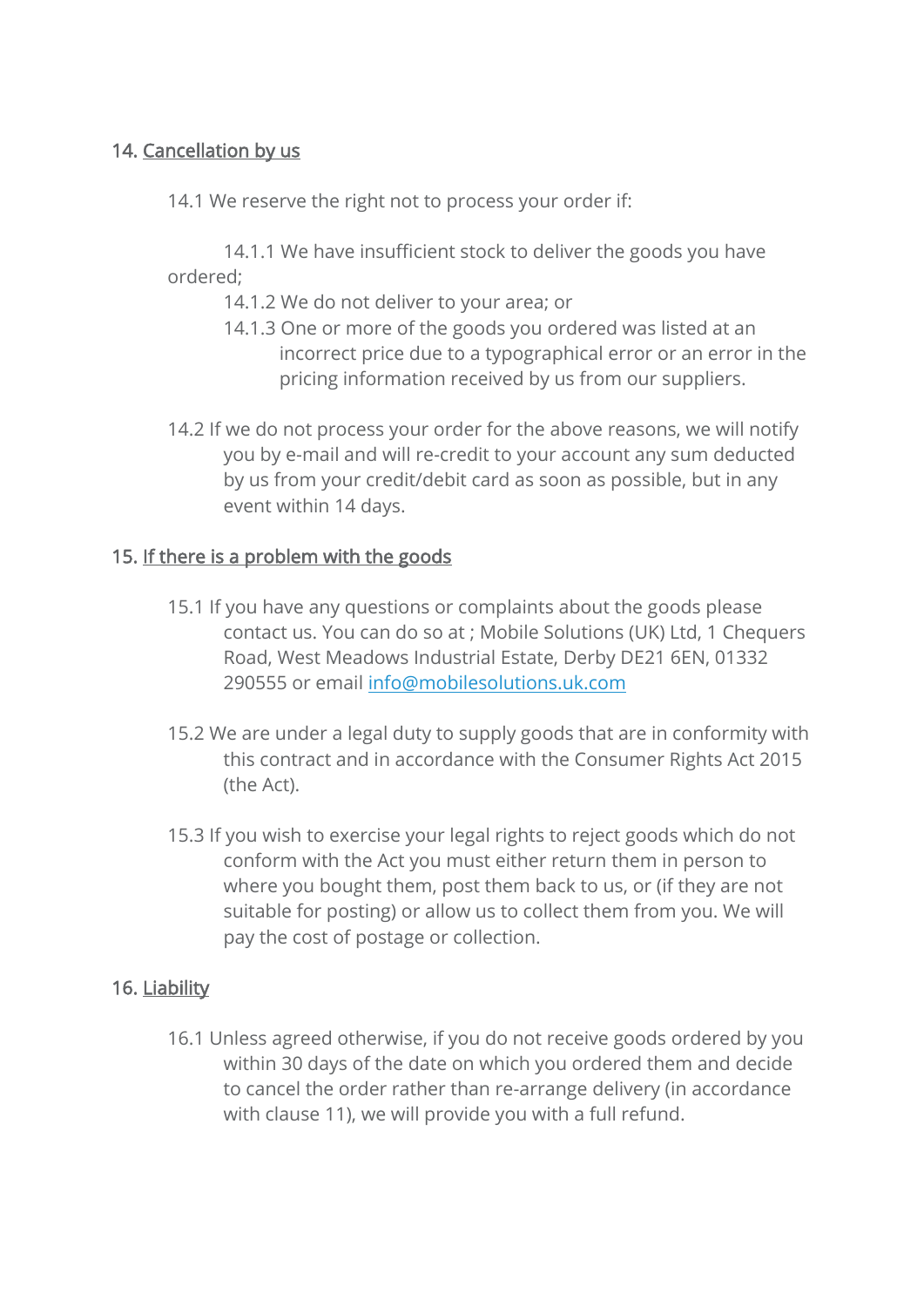- 16.2 We are only responsible for losses that are a natural, foreseeable consequence of our breach of these terms and conditions. We do not accept liability if we are prevented or delayed from complying with our obligations set out in these terms and conditions by anything you (or anyone acting with your express or implied authority) does or fails to do, or is due to events which are beyond our reasonable control.
- 16.3 Furthermore, we do not accept liability for any losses related to any business of yours including but not limited to: lost data, lost profits, lost revenues or business interruption.
- 16.4 You must observe and comply with all applicable regulations and legislation, including obtaining all necessary customs, import or other permits to purchase goods from our site. The importation or exportation of certain of our goods to you may be prohibited by certain national laws. We make no representation and accept no liability in respect of the export or import of the goods you purchase.
- 16.5 Notwithstanding the foregoing, nothing in these terms and conditions is intended to limit any rights you might have as a consumer under applicable local law or other statutory rights that may not be excluded nor in any way to exclude or limit our liability to you for any death or personal injury resulting from our negligence. You have certain rights as a consumer including legal rights (e.g. under the Act) relating to faulty and/or miss described goods.

# 17. Notices

Unless otherwise expressly stated in these terms and conditions, all notices from you to us must be in writing and sent to our contact address at 1 Chequers Road, West Meadows Industrial Estate, Derby DE21 6EN and all notices from us to you will be displayed on our website from time to time.

#### 18. Changes to legal notices

We reserve the right to change these terms and conditions from time to time and you should look through them as often as possible.